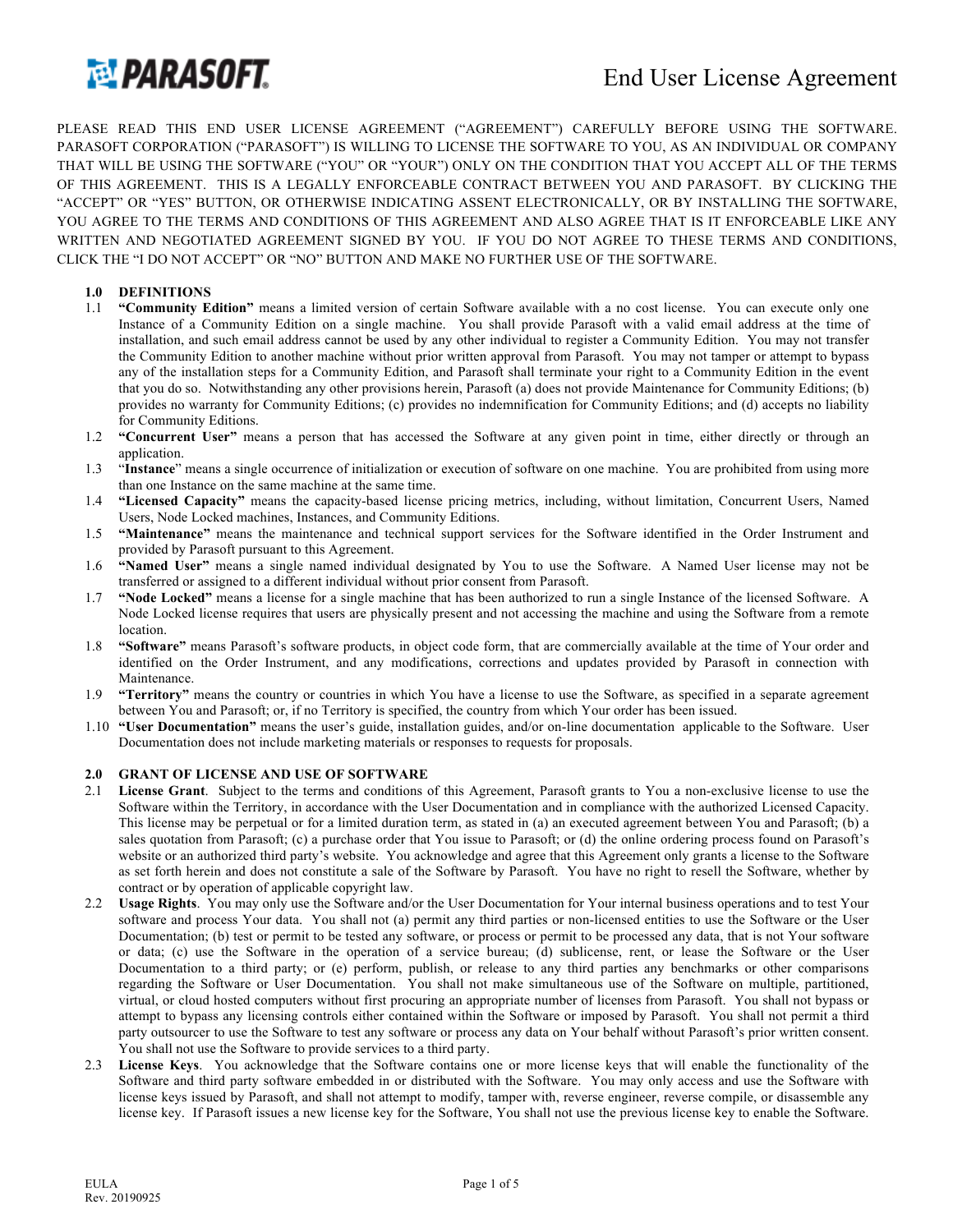If a particular license is then currently on Maintenance, You may transfer such license to a different machine and request a new license key from Parasoft.

- 2.4 **Archival Copies**.You may make one copy of the Software for back-up and archival purposes only. You may make a reasonable number of copies of the User Documentation for Your internal use. All copies of Software and User Documentation must include all copyright and similar proprietary notices appearing on or in the originals. Copies of the Software may be stored offsite provided that all persons having access to the Software are subject to Your obligations under this Agreement and You take reasonable precautions to ensure compliance with these obligations. Parasoft reserves the right to revoke permission to reproduce copyrighted and proprietary material if Parasoft reasonably believes that You have failed to comply with its obligations hereunder.
- 2.5 **Licensed Capacity**. Parasoft licenses Software based on Licensed Capacity for different types of usage, including, without limitation, Concurrent Users, Named Users, Node Locked machines, and Community Editions. A Concurrent User license allows multiple Concurrent Users to share access to and use the Software, provided that the number of Concurrent Users accessing the Software at any time does not exceed the total number of licensed Concurrent Users. A Node Locked license allows a single specified machine to run a single Instance of the Software. A Named User license allows a single designated individual to use the Software. If an application accessing the Software is a multiplexing, database, or web portal application that permits users of such application to access the Software or data processed by the Software, a separate Concurrent User license will be required for each Concurrent User of such application. Regardless of usage type, You shall immediately notify Parasoft in writing of any increase in use beyond the Licensed Capacity. You must obtain a license for any increase in Licensed Capacity, and You agree to pay to Parasoft additional Software license fees, which will be based on Parasoft's then-current list price.
- 2.6 **Evaluation License**. This Section 2.6 applies if Parasoft has provided the Software to You for evaluation purposes. Parasoft grants to You a thirty (30) day, limited license solely for the purpose of internal evaluation. You are strictly prohibited from using the Software for any production purpose or any purpose other than the sole purpose of determining whether to purchase a commercial license for the Software that You are evaluating. Parasoft is not obligated to provide maintenance or support for the evaluation Software. YOU ACKNOWLEDGE THAT SOFTWARE PROVIDED FOR EVALUATION MAY (A) HAVE LIMITED FEATURES; (B) FUNCTION FOR A LIMITED PERIOD OF TIME; OR (C) HAVE OTHER LIMITATIONS NOT CONTAINED IN A COMMERCIAL VERSION OF THE SOFTWARE. NOTWITHSTANDING ANYTHING TO THE CONTRARY IN THIS AGREEMENT, PARASOFT IS PROVIDING THE EVALUATION SOFTWARE TO YOU "AS IS", AND PARASOFT DISCLAIMS ANY AND ALL WARRANTIES (INCLUDING ANY IMPLIED WARRANTIES OF MERCHANTABILITY, FITNESS FOR A PARTICULAR PURPOSE, AND STATUTORY WARRANTIES OF NON-INFRINGEMENT), LIABILITIES, AND INDEMNIFICATION OBLIGATIONS OF ANY KIND. In the event of any conflict between this Section 2.7 and any other provision of this Agreement, this Section 2.7 will prevail and supersede such other provision with respect to Software licensed to You for evaluation purposes.
- 2.7 **Education License**. If You are an educational or academic institution and are receiving a discount from Parasoft, You may use the Software solely for education or academic purposes and You may not use the Software for any commercial purpose. Parasoft may require that You provide proof of your status as an educational or academic institution.
- 2.8 **Audit**. You shall maintain accurate business records relating to its use and deployment of the Software. Parasoft shall have the right, not more than once every twelve (12) months and upon ten (10) business days prior written notice, to verify Your compliance with its obligations under this Agreement by auditing Your business records and Your use and deployment of the Software within Your information technology systems. Parasoft and/or a public accounting firm selected by Parasoft shall perform the audit during Your regular business hours and comply with Your reasonable safety and security policies and procedures. Any agreement You may require the public accounting firm to execute shall not prevent disclosure of the audit results to Parasoft. You shall reasonably cooperate and assist with such audit. You shall, upon demand, pay to Parasoft all license and Maintenance fees for any unauthorized deployments and/or excess usage of Software products disclosed by the audit. License fees for such unauthorized deployments and/or excess usage shall be invoiced to and paid by You at Parasoft's then-current list price, and applicable Maintenance fees shall be applied retroactively to the entire period of the unauthorized and/or excess usage. Parasoft shall be responsible for its own costs and expenses in conducting the audit, unless the audit indicates that You have exceeded its Licensed Capacity or otherwise exceeds its license restrictions, such that the then-current list price of non-compliant Software deployment exceeds five percent (5%) of the total then-current list price of the Software actually licensed by You, in which event You shall, upon demand, reimburse Parasoft for all reasonable costs and expenses of the audit.
- **3.0 TITLE**. Parasoft retains all right, title and interest in and to the Software and User Documentation and all copies, improvements, enhancements, modifications and derivative works of the Software and User Documentation, including, without limitation, all patent, copyright, trade secret, trademarks and other intellectual property rights. You agrees that it shall not, and shall not authorize others to, copy (except as expressly permitted herein), make modifications to, translate, disassemble, decompile, reverse engineer, otherwise decode or alter, or create derivative works based on the Software or User Documentation. Except as otherwise provided, Parasoft grants no express or implied rights under this license to any of Parasoft's patents, copyrights, trade secrets, trademarks, or other intellectual property rights.

# **4.0 TERMINATION**

4.1 **Default; Bankruptcy**. Parasoft may terminate this Agreement if (a) You fail to pay any amount when due under any order You have placed with Parasoft and do not cure such non-payment within ten (10) days of receipt of written notice of non-payment; (b) You materially breach this Agreement and do not cure such breach within thirty (30) days of receipt of written notice of such breach; (c) subject to provisions of applicable bankruptcy and insolvency laws, You become the subject of any involuntary proceeding relating to insolvency and such petition or proceeding is not dismissed within sixty (60) days of filing; or (d) You become the subject of any voluntary or involuntary petition pursuant to applicable bankruptcy or insolvency laws, or request for receivership, liquidation, or composition for the benefit of creditors and such petition, request or proceeding is not dismissed within sixty (60) days of filing.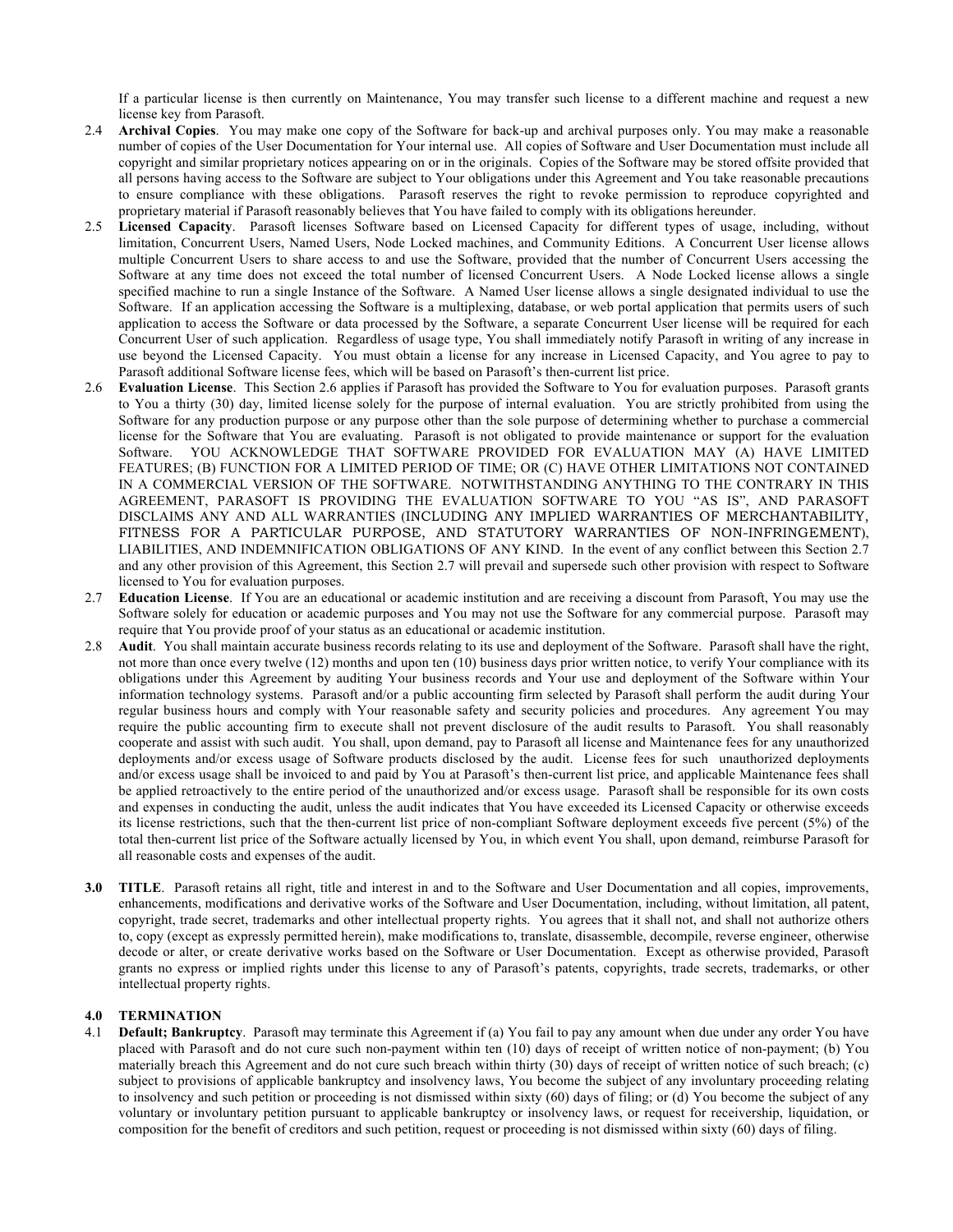4.2 **Effect of Termination**. Upon termination of this Agreement, You shall immediately discontinue use of, and uninstall and destroy all copies of, all Software. Within ten (10) days following termination, You shall certify to Parasoft in a writing signed by an officer of Yours that all Software has been uninstalled from Your computer systems and destroyed.

# **5.0 LIMITED WARRANTY**

- 5.1 **Performance Warranty**. Parasoft warrants that the Software, as delivered by Parasoft and when used in accordance with the User Documentation and the terms of this Agreement, will substantially perform in accordance with the User Documentation for a period of ninety (90) days from the date of initial delivery of the Software. If the Software does not operate as warranted and You have provided written notice of the non-conformity to Parasoft within the ninety (90) day warranty period, Parasoft shall at its option (a) repair the Software; (b) replace the Software with software of substantially the same functionality; or (c) terminate the license for the nonconforming Software and refund the applicable license fees received by Parasoft for the nonconforming Software. The foregoing warranty specifically excludes defects in or non-conformance of the Software resulting from (a) use of the Software in a manner not in accordance with the User Documentation; (b) modifications or enhancements to the Software made by or on behalf of You; (c) combining the Software with products, software, or devices not provided by Parasoft; or (d) computer hardware malfunctions, unauthorized repair, accident, or abuse.
- 5.2 **Disclaimers**. THE WARRANTIES SET FORTH IN THIS SECTION 5 ARE EXCLUSIVE AND IN LIEU OF ALL OTHER WARRANTIES, WHETHER EXPRESS OR IMPLIED, AND PARASOFT EXPRESSLY DISCLAIMS ALL OTHER WARRANTIES, INCLUDING ANY IMPLIED WARRANTIES OF MERCHANTABILITY, FITNESS FOR A PARTICULAR PURPOSE, AND STATUTORY WARRANTIES OF NON-INFRINGEMENT. PARASOFT DOES NOT WARRANT THAT THE SOFTWARE WILL MEET YOUR REQUIREMENTS OR THAT USE OF THE SOFTWARE WILL BE UNINTERRUPTED OR ERROR FREE. THE REMEDIES SET FORTH IN THIS SECTION 5 ARE YOUR SOLE AND EXCLUSIVE REMEDIES AND PARASOFT'S SOLE AND EXCLUSIVE LIABILITY REGARDING FAILURE OF ANY SOFTWARE TO FUNCTION OR PERFORM AS WARRANTED IN THIS SECTION 5.

## **6.0 INDEMNIFICATION**

- 6.1 **Infringement**. Parasoft shall defend any claim against You that the Software infringes any intellectual property right of a third party, provided that the third party is located in a country that is a signatory to the Berne Convention, and shall indemnify You against any and all damages finally awarded against You by a court of final appeal, or agreed to in settlement by Parasoft and attributable to such claim, so long as You (a) provide Parasoft prompt written notice of the claim; (b) provide Parasoft all reasonable assistance and information to enable Parasoft to perform its duties under this Section 6; (c) allow Parasoft sole control of the defense and all related settlement negotiations; and (d) have not compromised or settled such claim. If the Software is found to infringe, or if Parasoft determines in its sole opinion that it is likely to be found to infringe, then Parasoft may, at its option (a) obtain for You the right to continue to use the Software; (b) modify the Software to be non-infringing or replace it with a non-infringing functional equivalent, in which case You shall stop using any infringing version of the Software; or (c) terminate Your rights and Parasoft's obligations under this Agreement with respect to such Software and refund to You the unamortized portion of the Software license fee paid for the Software based on a five year straight-line depreciation schedule commencing on the date of delivery of the Software. The foregoing indemnity will not apply to any infringement resulting from (a) use of the Software in a manner not in accordance with the User Documentation; (b) modifications or enhancements to the Software made by or on behalf of You; (c) combination, use, or operation of the Software with products not provided by Parasoft; or (d) use of an allegedly infringing version of the Software if the alleged infringement could be avoided by the use of a different version of the Software made available to You.
- 6.2 **Disclaimers**. THIS SECTION 6 STATES YOUR SOLE AND EXCLUSIVE REMEDY AND PARASOFT'S SOLE AND EXCLUSIVE LIABILITY REGARDING INFRINGEMENT OR MISAPPROPRIATION OF ANY INTELLECTUAL PROPERTY RIGHTS OF A THIRD PARTY.
- **7.0 LIMITATION OF LIABILITY**. IN NO EVENT WILL EITHER PARTY BE LIABLE TO THE OTHER FOR (A) ANY SPECIAL, INCIDENTAL, INDIRECT OR CONSEQUENTIAL DAMAGES OR (B) LOSS OF DATA, LOSS OF PROFITS, BUSINESS INTERRUPTION, OR SIMILAR DAMAGES OR LOSS, EVEN IF SUCH PARTY HAS BEEN ADVISED OF THE POSSIBILITY OF SUCH DAMAGES. EXCEPT AS LIMITED BY APPLICABLE LAW AND EXCLUDING PARASOFT'S LIABILITY TO YOU UNDER SECTION 6 (INDEMNIFICATION), AND REGARDLESS OF THE BASIS FOR YOUR CLAIM, PARASOFT'S MAXIMUM LIABILITY UNDER THIS AGREEMENT WILL BE LIMITED TO THE LICENSE OR MAINTENANCE FEES PAID FOR THE SOFTWARE OR MAINTENANCE GIVING RISE TO THE CLAIM. THE FOREGOING LIMITATIONS WILL APPLY NOTWITHSTANDING THE FAILURE OF THE ESSENTIAL PURPOSE OF ANY LIMITED REMEDY.
- **8.0 CONFIDENTIAL INFORMATION.** For purposes of this Agreement, "Confidential Information" will include trade secrets contained within the Software and User Documentation, the terms and pricing of the Software and Maintenance (including any pricing proposals), and such other information (a) identified by either party as confidential at the time of disclosure or (b) that a reasonable person would consider confidential due to its nature and circumstances of disclosure ("Confidential Information"). Confidential Information will not include information that (a) is or becomes a part of the public domain through no act or omission of the receiving party; (b) was in the receiving party's lawful possession prior to receiving it from the disclosing party; (c) is lawfully disclosed to the receiving party by a third party without restriction on disclosure; or (d) is independently developed by the receiving party without breaching this Agreement. Each party agrees to maintain all Confidential Information in confidence and not disclose any Confidential Information to a third party or use the Confidential Information except as permitted under this Agreement. Each party shall take all reasonable precautions necessary to ensure that the Confidential Information is not disclosed by such party or its employees, agents or authorized users to any third party. Each party agrees to immediately notify the other party of any unauthorized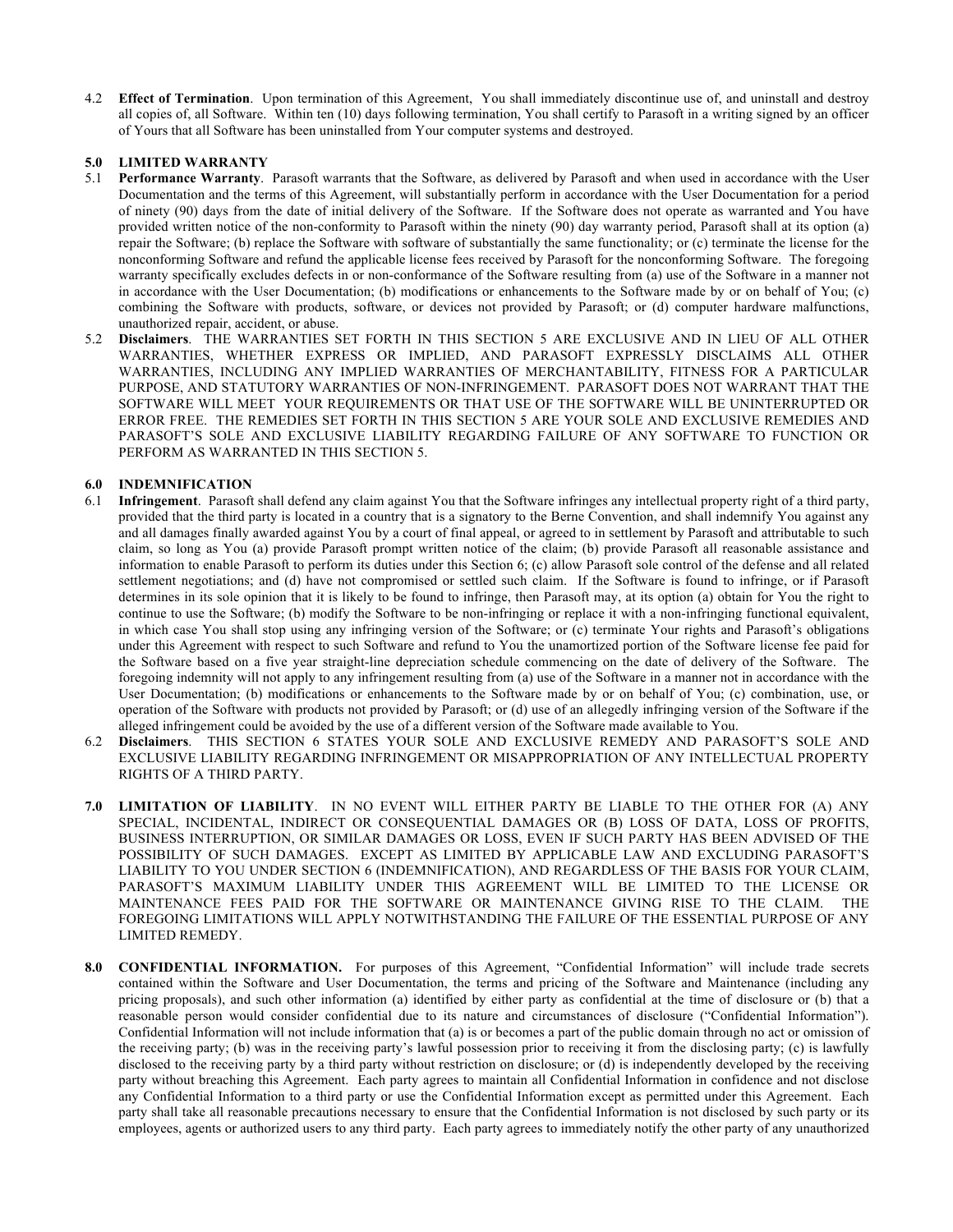access to or disclosure of the Confidential Information. The receiving party agrees that any breach of this Section 8 may cause irreparable harm to the disclosing party, and such disclosing party shall be entitled to seek equitable relief in addition to all other remedies provided by this Agreement or available at law.

# **9.0 MAINTENANCE**

- 9.1 **Maintenance Period**. If You have purchased a perpetual license, You are required to purchase first year Maintenance with the Software, and the Maintenance period will commence upon the initial delivery of the Software and continue for a period of one year. If You have purchased a term license, Maintenance during the term is included at no additional charge. The Maintenance period, at Your option, may be renewed pursuant to subsequent orders. Prior to such renewal, Parasoft may, upon ten (10) business days written notice, require You to provide a report on Your use and deployment of the Software. Such report will be certified by an officer of Yours and will specify, with respect to Your Software: (a) the type and amount of Licensed Capacity; (b) the version; and (c) the Parasoft license serial number. Parasoft shall issue an annual renewal notice to You at least ninety (90) days prior to the expiration of the then-current Maintenance period. Maintenance fees will be based on the then-current list price and are subject to change without notice.
- 9.2 **Support Coordinators**. Maintenance will consist of support services provided by Parasoft to one designated support coordinator of Yours (and one backup coordinator) per Your location, by telephone, email, and website. Support is available during normal business hours in the applicable location within the Territory, Monday through Friday, excluding nationally observed holidays.
- 9.3 **Additional Licensed Capacity**. In the event that You purchase additional Licensed Capacity for the Software prior to the annual anniversary date of the Maintenance period, You agree to pay applicable Maintenance fees based on Parasoft's then-current Maintenance rates. Maintenance fees will apply from the effective date of such additional Licensed Capacity and continue for a period of one year thereafter, unless otherwise agreed to in writing by the parties, so that Maintenance for Your previously acquired Software and added Licensed Capacity is coterminous.
- 9.4 **New Releases**. During any period in which You are current on Maintenance, Parasoft shall provide You with any new release of the Software, which may include generally available error corrections, modifications, maintenance patch releases, enhancements (unless priced separately by Parasoft and generally not included with new licenses for the Software at that time), and the revised User Documentation, if applicable. Notwithstanding the foregoing, stand-alone error corrections that are not part of a new release will not be independently supported but will be incorporated into the next release of the Software. If You install a new release of the Software, You may continue to use the previous version of the Software for up to ninety (90) days in order to assist You in the transition to the new release. Once You complete its transition to the new release of the Software, You must discontinue use of the previous version of the Software.
- 9.5 **Supported Releases**. Parasoft shall continue to support the immediately preceding release of the Software for a period of twelve (12) months following the discontinuance of such Software or the date on which the new release becomes generally available, provided that You have paid applicable Maintenance fees and incorporated all Maintenance patch releases issued by Parasoft for the release of the Software.
- 9.6 **Reinstatement of Maintenance**. If You allow Maintenance to expire, You may, at a later date, renew Maintenance by paying the following: (a) if You have installed the current release of the Software but have failed to pay the applicable renewal fee on or before the ninetieth (90th) day following expiration of the Maintenance period, annual Maintenance fees at Parasoft's then-current rates, plus Parasoft's then-current reinstatement fee; or (b) if You have not installed the current release of the Software or have failed to pay the applicable renewal fee by the ninetieth  $(90<sup>th</sup>)$  day following expiration of the Maintenance period, annual Maintenance fees at Parasoft's then-current rates, plus Parasoft's then-current license update fee for the current release of the Software.

### **10.0 GENERAL**

- 10.1 **Independent Contractors**. The parties acknowledge and agree that each is an independent contractor. This Agreement will not be construed to create a partnership, joint venture or agency relationship between the parties.
- 10.2 **Entire Agreement**.The terms and conditions of this Agreement apply to all Software licensed, all User Documentation provided, and all Maintenance purchased hereunder. This Agreement will supersede any different, inconsistent or preprinted terms and conditions in any order form of Yours, purchase order or other ordering document.
- 10.3 **Assignment**. You have no right to assign, sublicense, pledge, or otherwise transfer any of Your rights in and to the Software, User Documentation or this Agreement, in whole or in part (collectively, an "Assignment"), without Parasoft's prior written consent, and any Assignment without such consent shall be null and void. Any change in control of Your organization or entity, whether by merger, share purchase, asset sale, or otherwise, will be deemed an Assignment subject to the terms of this Section 10.3.
- 10.4 **Force Majeure**. No failure, delay or default in performance of any obligation of a party to this Agreement, except payment of license fees due hereunder, will constitute an event of default or breach of the Agreement to the extent that such failure to perform, delay or default arises out of a cause, existing or future, that is beyond the reasonable control of such party, including, without limitation, action or inaction of a governmental agency, civil or military authority, fire, strike, lockout or other labor dispute, inability to obtain labor or materials on time, flood, war, riot, theft, earthquake or other natural disaster ("Force Majeure Event"). The party affected by such Force Majeure Event shall take all reasonable actions to minimize the consequences of any Force Majeure Event.
- 10.5 **Severability**. If any provision of this Agreement is held to be illegal or otherwise unenforceable by a court of competent jurisdiction, that provision will be severed and the remainder of the Agreement will remain in full force and effect.
- 10.6 **Waiver**. The waiver of any right or election of any remedy in one instance will not affect any rights or remedies in another instance. A waiver will be effective only if made in writing and signed by an authorized representative of the applicable party.
- 10.7 **Notices**. All notices required by this Agreement will be in writing, addressed to the party to be notified and deemed to have been effectively given and received (a) on the fifth business day following deposit in the mail, if sent by first class mail, postage prepaid; (b) upon receipt, if sent by registered or certified mail, postage prepaid, with return receipt requested; (c) upon transmission, if sent by fax and confirmation of transmission is produced by the sending machine and a copy of such fax is promptly sent by another